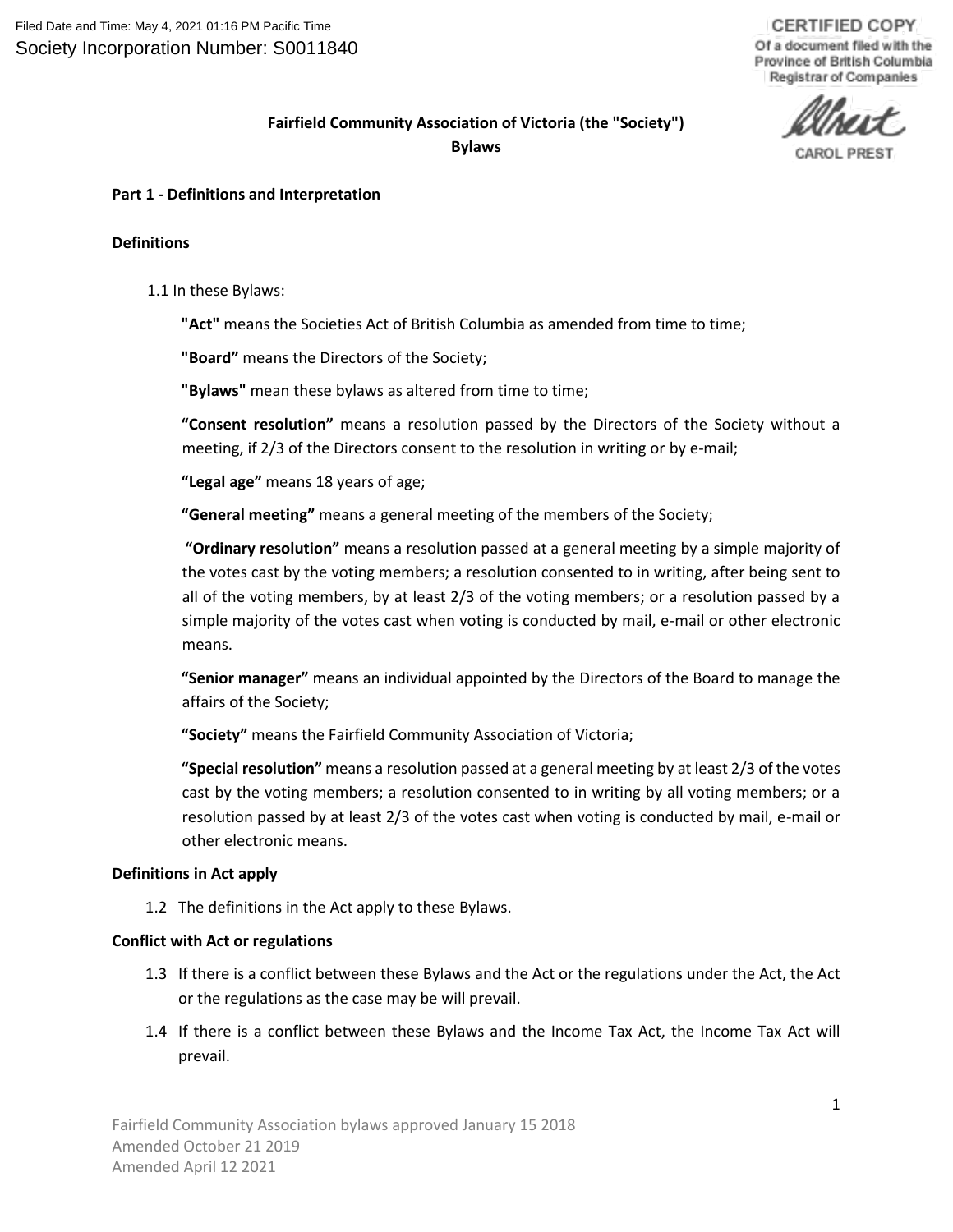#### **Part 2 - Members**

#### **Application for membership**

2.1 The Society has 3 types of members: 1) regular members, 2) business members, and 3) honorary members.

### **Regular members**

2.2 A person of legal age who a) is a current resident within the boundaries of the Fairfield Gonzales Community Association, or b) is a landowner owning property within the boundaries of Fairfield Gonzales Community Association, or c) can demonstrate being an important stakeholder in the affairs of the Society may apply to the Board for regular membership in the Society. The person becomes a member on the Board's acceptance of the application for membership. Regular members are voting members of the Society.

#### **Business Members**

2.3 A licenced business within the boundaries of the Society (see article 2.5) may apply to the Board for a business membership in the Society. The business becomes a business member on the Board's acceptance of the application for membership. Business members are voting members of the Society and will designate one representative to act as the voting member on behalf of the business.

#### **Honorary member**

2.4 The Society may, upon approval of the Board, confer an 'honorary membership' upon an individual who has made an exceptional contribution to the Society and the residents of Fairfield Gonzales. An honorary membership in the Society is free and for the lifetime of the recipient. Honorary members are voting members of the Society.

#### **Boundaries of the Society**

2.5 The geographic boundaries of the Society area are the neighbourhood boundaries for Fairfield and Gonzales as defined by the City of Victoria for planning purposes.

### **Legal Age for membership**

2.6 The legal age for membership in the Society is 18 years.

### **Duration of membership term and amount of membership dues**

2.7 The duration of membership term and amount of the annual membership dues, if any, shall be determined by the Board.

#### **Duties of members**

2.8 Every member must uphold the constitution of the Society, must comply with these Bylaws and must comply with the Society's Code of Conduct.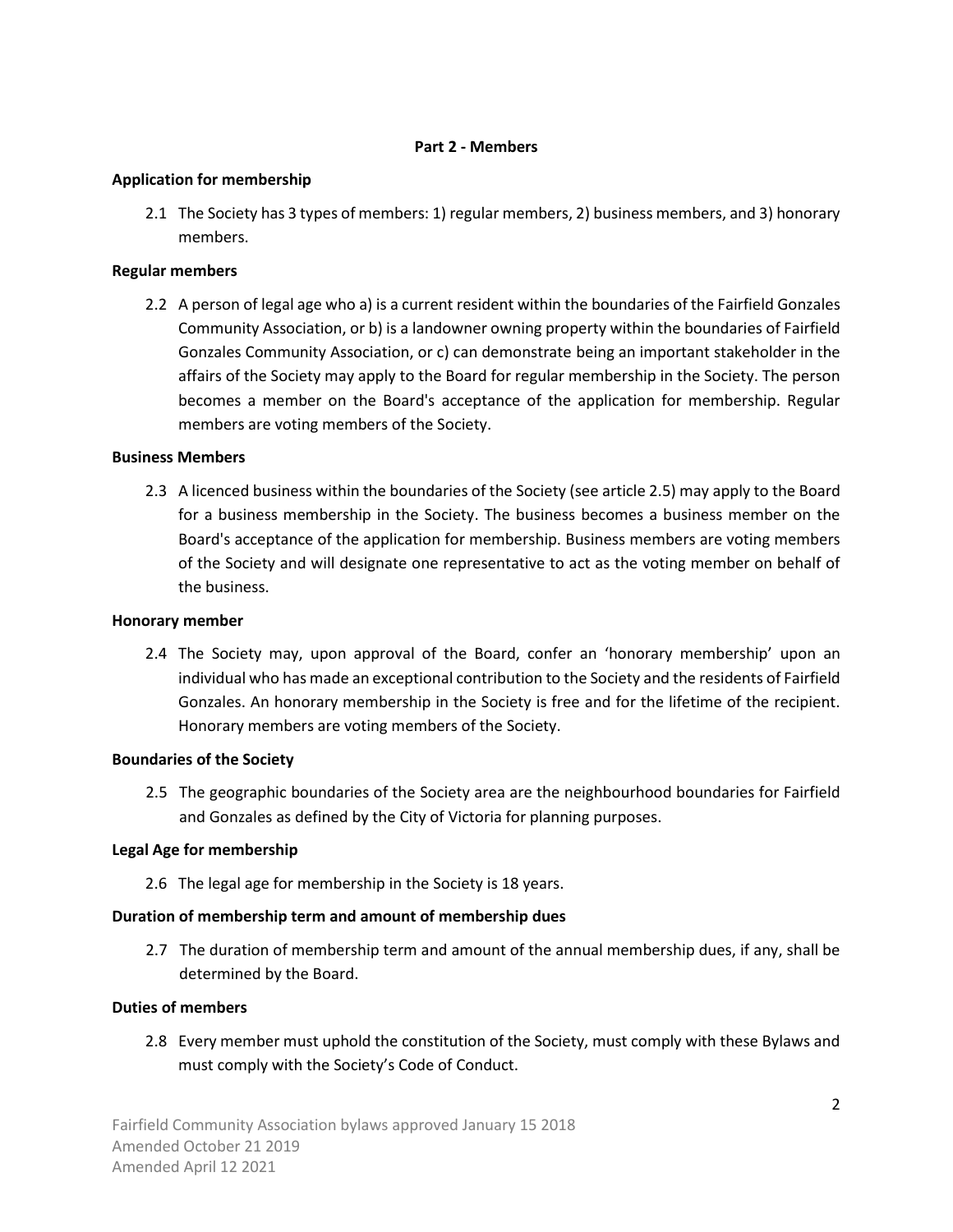#### **Member not in good standing**

2.9 A member shall be considered 'not in good standing' if they are in violation of the duties of members as defined in section 2.8 as adjudicated by the Board or has not paid their annual membership dues, if applicable.

#### **Member not in good standing may not vote**

- 2.10 A member who is not in good standing:
	- (a) may not vote at a general meeting, and
	- (b) is deemed not to be a voting member for the purpose of consenting to a resolution of the voting members.

#### **Termination of membership for cause**

- 2.11 A person's membership may be terminated by the Society if the member: no longer qualifies as a member as defined in section 2.2, 2.3, or 2.4; or is not in good standing as defined in section 2.9.
- 2.12 A person's membership may only be terminated for cause if a resolution to terminate the membership is adopted by a majority vote at a properly convened meeting of the Board of Directors. The termination of a person's membership may be rescinded by a two-thirds (2/3) majority vote of a special resolution at the next general meeting.

#### **Termination of membership by member**

2.13 A member may withdraw from membership in the Society by notifying the Board of Directors to that effect in writing. On receipt by the Society of such notice the member shall cease being a member of the Society.

#### **Termination of membership benefits**

2.14 Any member who withdraws their membership, or has their membership terminated by the Society shall forthwith forfeit all right, claim and interest arising from, or associated with, membership in the Society.

### **Part 3 - General Meetings of Members**

#### **Time and place of general meetings**

- 3.1 An annual general meeting of the Society shall be held each calendar year and within four months of the end of the Society's fiscal year end.
- 3.2 A General Meeting may be called at any time by the Board of Directors.
- 3.3 Other meetings of members may be convened by order of the Board of Directors at such time and place as may be determined by the Board. Voting members may requisition the Directors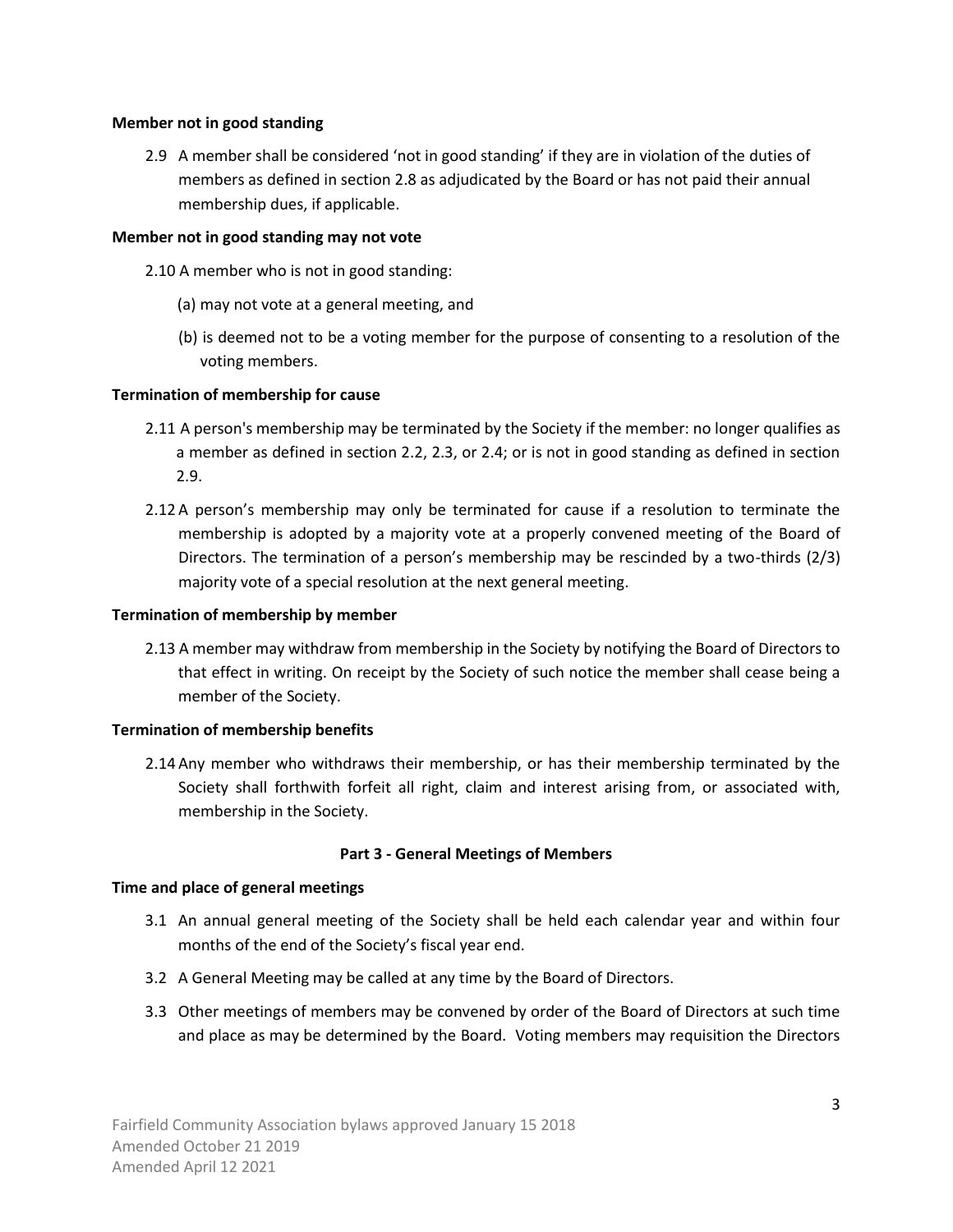to call a general meeting for the purposes stated in the requisition. The requisition must contain the written names and be signed by either:

- (a) 75 members; or
- (b) 10% of the voting members of the Society, whichever is the lesser number; and
- (c) The requisition must comply with any requirements set out in the applicable statute governing societies in the Province of British Columbia.

#### **Notice of General Meetings**

- 3.4 Written notice of the date, time and location of a general meeting must be sent to every member of the Society at least 14 days before the meeting and not more than 60 days before the meeting. Notice is deemed to have been sent:
	- (a) If the membership is 250 or more, if notice of the date, time and location of the meeting:
		- 1) has been sent, to every member of the Society who has provided an email address to the Society, by email to that email address, and
		- 2) is posted, throughout the period commencing at least 21 days before the meeting and ending when the meeting is held, on a website that is maintained by or on behalf of the Society and is accessible to all of the members of the Society; or

(b) If the membership is less than 250, if notice of the date, time and location of the meeting has been sent, to every member of the Society at least 14 days and no more than 60 days before the meeting.

3.5 The accidental omission to send notice of a general meeting to a member, or the non-receipt of notice by a member, does not invalidate any proceedings at the meeting.

#### **Ordinary business at general meeting**

- 3.6 At a general meeting, the following business is ordinary business:
	- (a) Adoption of the rules of order;
	- (b) Consideration of any financial statements of the Society presented to the meeting;
	- (c) Consideration of the reports, if any, of the Directors or auditor;
	- (d) Election or appointment of Directors;
	- (e) Appointment of an auditor/accountant;
	- (f) Business arising out of a report of the Directors not requiring the passing of a special resolution.

#### **Notice of special business**

3.7 A notice of a special general meeting shall state the nature of any business, other than ordinary business, to be transacted at the meeting in sufficient detail to permit a member receiving the notice to form a reasoned judgment concerning that business.

#### **Chair of general meeting**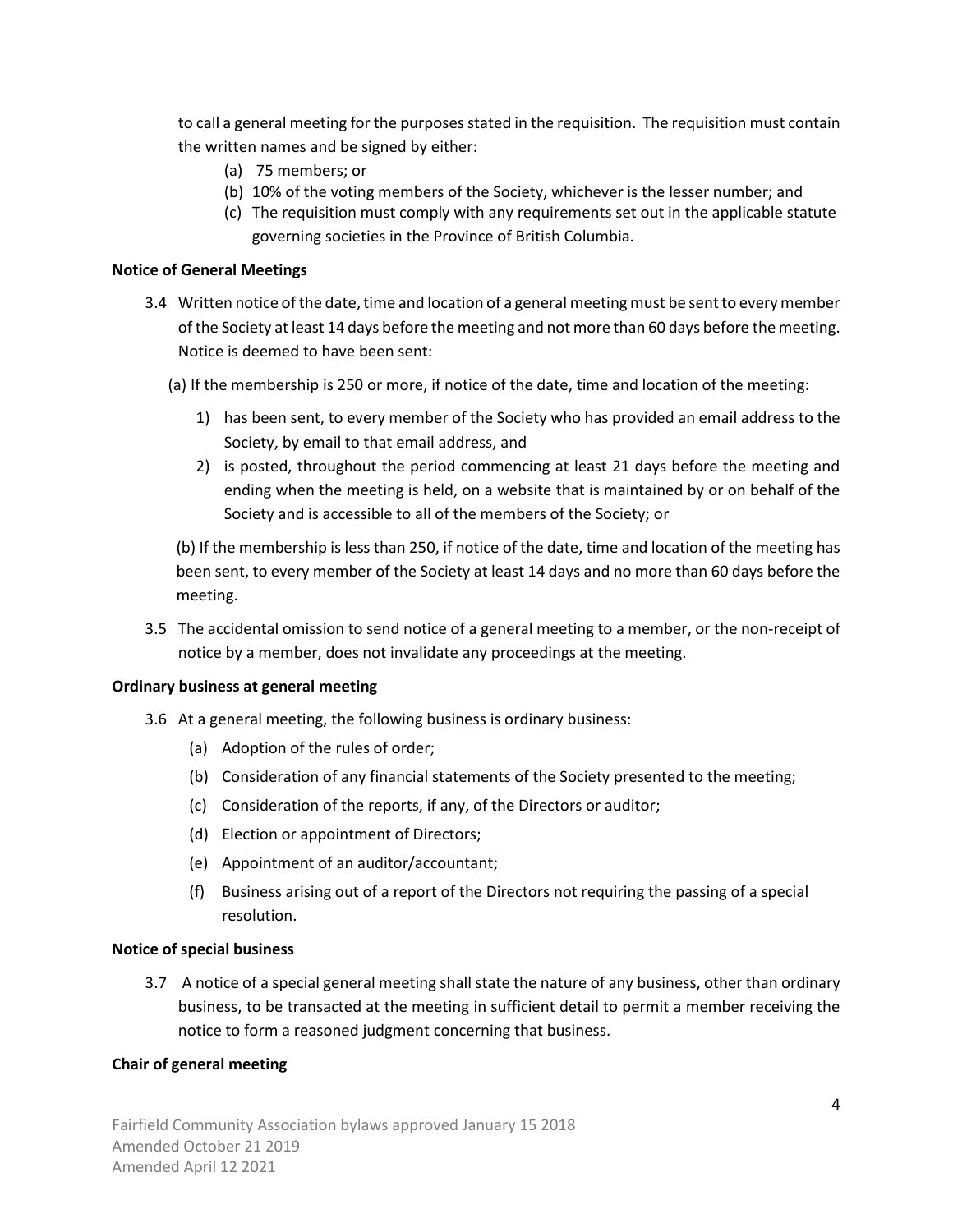- 3.8 The following individuals are entitled to preside as the chair of a general meeting:
	- (a) The Board President chairs a general meeting;
	- (b) In the absence of the Board President, the Board Vice President chairs a general meeting;
	- (c) If the President and Vice President are unable to chair a general meeting, the Board may appoint another Director of the Board to chair the general meeting.

### **Alternate chair of general meeting**

3.9 If there is no individual entitled under these Bylaws who is able to preside as the chair of a general meeting within 15 minutes from the time set for holding the meeting, the voting members who are present must elect an individual present at the meeting to preside as the chair.

### **Quorum required**

3.10 Business, other than the election of the chair of the meeting and the adjournment or termination of the meeting, must not be transacted at a general meeting unless a quorum of voting members is present.

### **Quorum for general meetings**

3.11 The quorum for the transaction of business at a general meeting is at least 10 voting members in good standing.

### **Lack of quorum at commencement of meeting**

- 3.12 If, within 30 minutes from the time set for holding a general meeting, a quorum of voting members is not present,
	- (a) In the case of a meeting convened on the requisition of members, the meeting is terminated, and
	- (b) In any other case, the meeting stands adjourned to the same day in the next week, at the same time and place, and if, at the continuation of the adjourned meeting, a quorum is not present within 30 minutes from the time set for holding the continuation of the adjourned meeting, the voting members who are present constitute a quorum for that meeting.

### **If quorum ceases to be present**

3.13 If, at any time during a general meeting, there ceases to be a quorum of voting members present, business then in progress must be suspended until there is a quorum present or until the meeting is adjourned or terminated.

# **Adjournments by chair**

3.14 The chair of a general meeting may, or, if so directed by the voting members at the meeting, must, adjourn the meeting from time to time and from place to place, but no business may be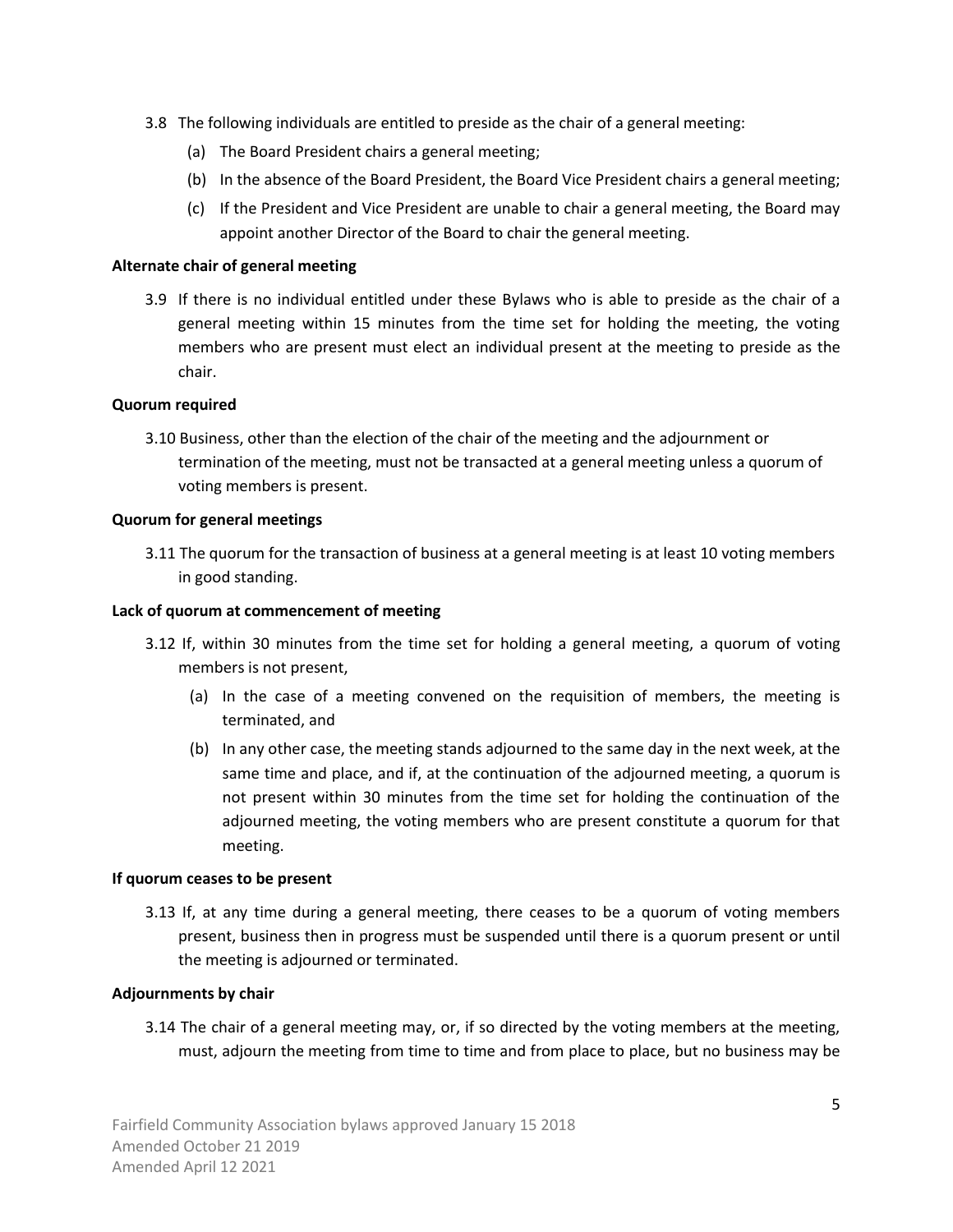transacted at the continuation of the adjourned meeting other than business left unfinished at the adjourned meeting.

# **Notice of continuation of adjourned general meeting**

3.15 It is not necessary to give notice of a continuation of an adjourned general meeting or of the business to be transacted at a continuation of an adjourned general meeting except that, when a general meeting is adjourned for 30 days or more, notice of the continuation of the adjourned meeting must be given.

### **Order of business at general meeting**

- 3.16 The order of business at a general meeting is as follows:
	- (a) Elect an individual to chair the meeting, if necessary;
	- (b) Determine that there is a quorum;
	- (c) Approve the agenda;
	- (d) Approve the minutes from the last general meeting;
	- (e) Deal with unfinished business from the last general meeting;
	- (f) If the meeting is an annual general meeting:
		- I. Receive the Directors' report on the financial statements of the Society for the previous financial year, and the auditor's report, if any, on those statements,
		- II. Receive any other reports of Directors' activities and decisions since the previous annual general meeting,
		- III. Elect Directors, and
		- IV. Appoint an auditor/accountant.
	- (g) Deal with new business, including any matters about which notice has been given to the members in the notice of meeting;
	- (h) Terminate the meeting.

### **Nominations from the floor**

3.17 Nominations from the floor for Board of Directors are not permitted. Nominations for the Board of Directors will close at 5:00pm on the fifth business day before each annual general meeting. The Nominations Committee will place all eligible nominees on the ballot presented to the members at the annual general meeting.

### **Methods of voting**

3.18 At a general meeting, voting shall be by a show of hands, voting cards or another method that adequately discloses the intention of the voting members, except that if, before or after such a vote, 2 or more voting members request a secret ballot or a secret ballot is directed by the chair of the meeting, voting must be by a secret ballot.

# **Counting of votes**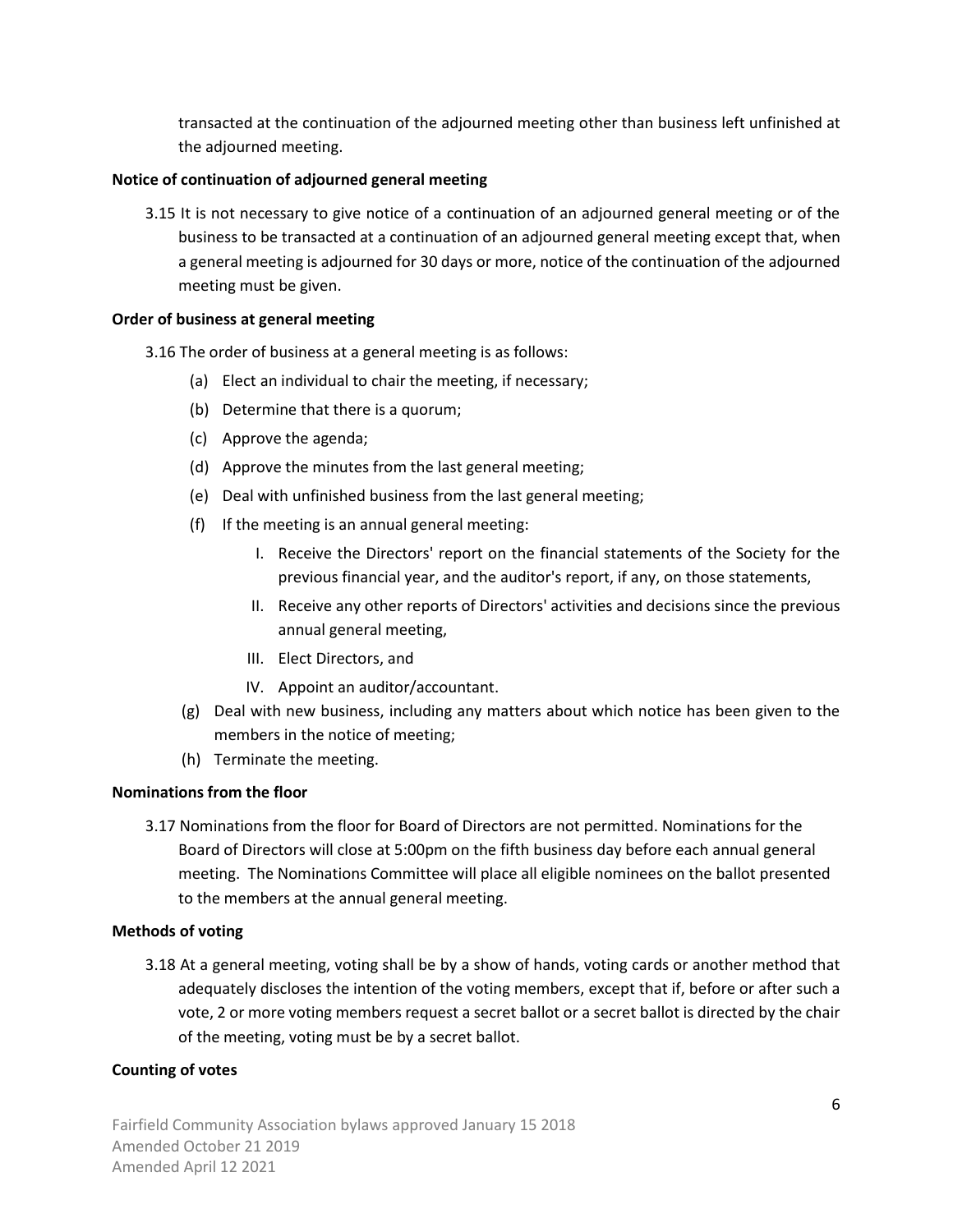- 3.19 The counting of hands or voting cards shall be done by at least 2 individuals and their counts must agree, otherwise the count must be repeated.
- 3.20 In the case of secret ballots, the ballots must be counted by 3 independent individuals who are not on the ballot for election. The 3 independent counts shall agree or the ballots must be recounted.

# **Announcement of result**

3.21 The chair of a general meeting shall announce the outcome of each vote and that outcome must be recorded in the minutes of the meeting.

# **Destruction of secret ballots**

- 3.22 Immediately following the announcement of the voting results, a motion shall be passed to either destroy the secret ballots or have them retained on file in case of dispute.
- 3.23 The destruction of secret ballots shall be witnessed by at least 3 independent witnesses.

# **Proxy Voting**

3.24 Voting by proxy is permitted at general meetings. Proxy votes must be in writing, signed and dated not more than thirty (30) days prior to a general meeting. No member shall act as proxy for more than one (1) other member. Only a member in good standing may act as a proxy holder.

### **Matters decided at general meeting by ordinary resolution**

3.25 A matter to be decided at a general meeting must be decided by ordinary resolution unless the matter is required by the Act or these Bylaws to be decided by special resolution or by another resolution having a higher voting threshold than the threshold for an ordinary resolution.

# **Part 4 - Directors**

### **Number of Directors on Board**

4.1 The Society shall have no more than 14 voting Directors.

# **Length of Term for Directors**

- 4.2 Directors are elected for a 2-year term.
- 4.3 A Director may serve for a maximum of 3 terms or 6 years in total. A Director who has completed 6 continuous years on the Board shall be absent from the Board for at least 12 months to be eligible for re-election to the Board.
- 4.4 In exceptional circumstances, where a Director has served the maximum 6-year term, the members, at an annual general meeting, may re-elect that Director to a further 2-year term. This re-election requires that the Board recommend (by 2/3 vote) this re-election.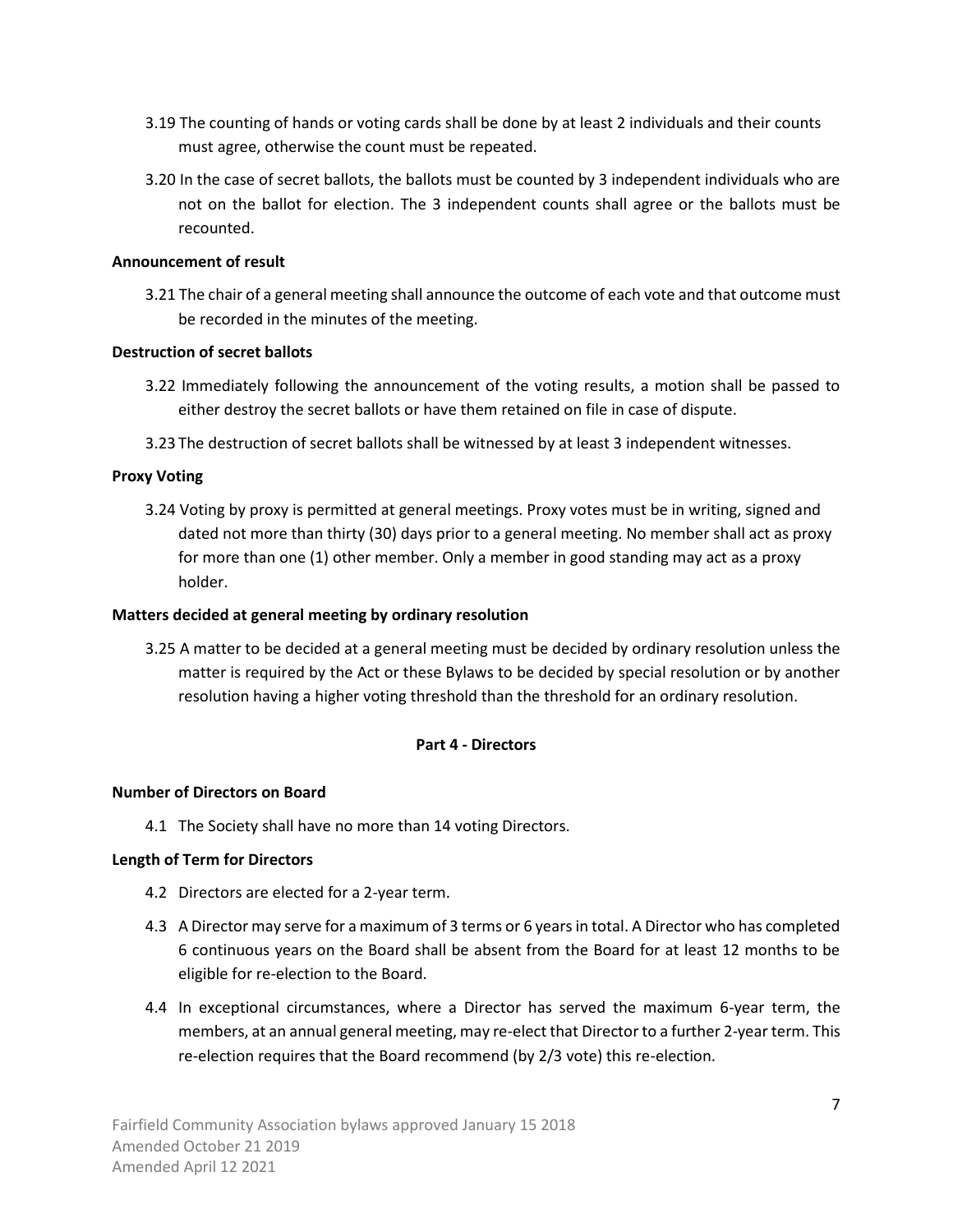4.5 The immediate past president of the Board, notwithstanding the 6-year term limit, may serve on the Board in the capacity of Past President until a new past president assumes the position.

### **Election of Directors**

4.6 The election of Board Directors shall occur at the Society's annual general meeting.

#### **Appointment of Directors**

4.7 In the case that there are less than 14 Directors on the Board, in between Annual General Meetings, the Board may choose to appoint a Director to fill that vacant position.

#### **Term of Appointed Directors**

4.8 The Director appointed to fill a vacant position on the Board may fill that position until the next annual general meeting. This period as an appointed Director does not count against the maximum total of 6 years on the Board.

#### **Qualifications of Directors**

- 4.9 Individuals shall meet the following criteria in order to be eligible to be elected as a Director of the Society:
	- (a) Be a voting member in good standing of the Society;
	- (b) Must not be an employee of the Society;
	- (c) Must agree in writing to stand for election or appointment;
	- (d) Must not be found by and court, in Canada or elsewhere, to be incapable of managing her or his own affairs;
	- (e) Must not be an un-discharged bankrupt;
	- (f) Must not be convicted in or outside of British Columbia of an offense in connection with the promotion, formation or management of a corporation or unincorporated entity, or an offense involving fraud, subject to certain exceptions; unless
		- (a) The court orders otherwise;
		- (b) 5 years have elapsed since the last to occur of
			- I. the expiration of the period set for suspension of the passing of sentence without a sentence having been passed
			- II. the imposition of a fine
			- III. the conclusion of the term of any imprisonment, and
			- IV. the conclusion of the term of any probation imposed, or
		- (c) A pardon was granted or issued, or a record suspension was ordered under the Criminal Records Act (Canada) and the pardon or record suspension, as may be the case, has not been revoked or ceased to have effect.

### **Resignation of Director**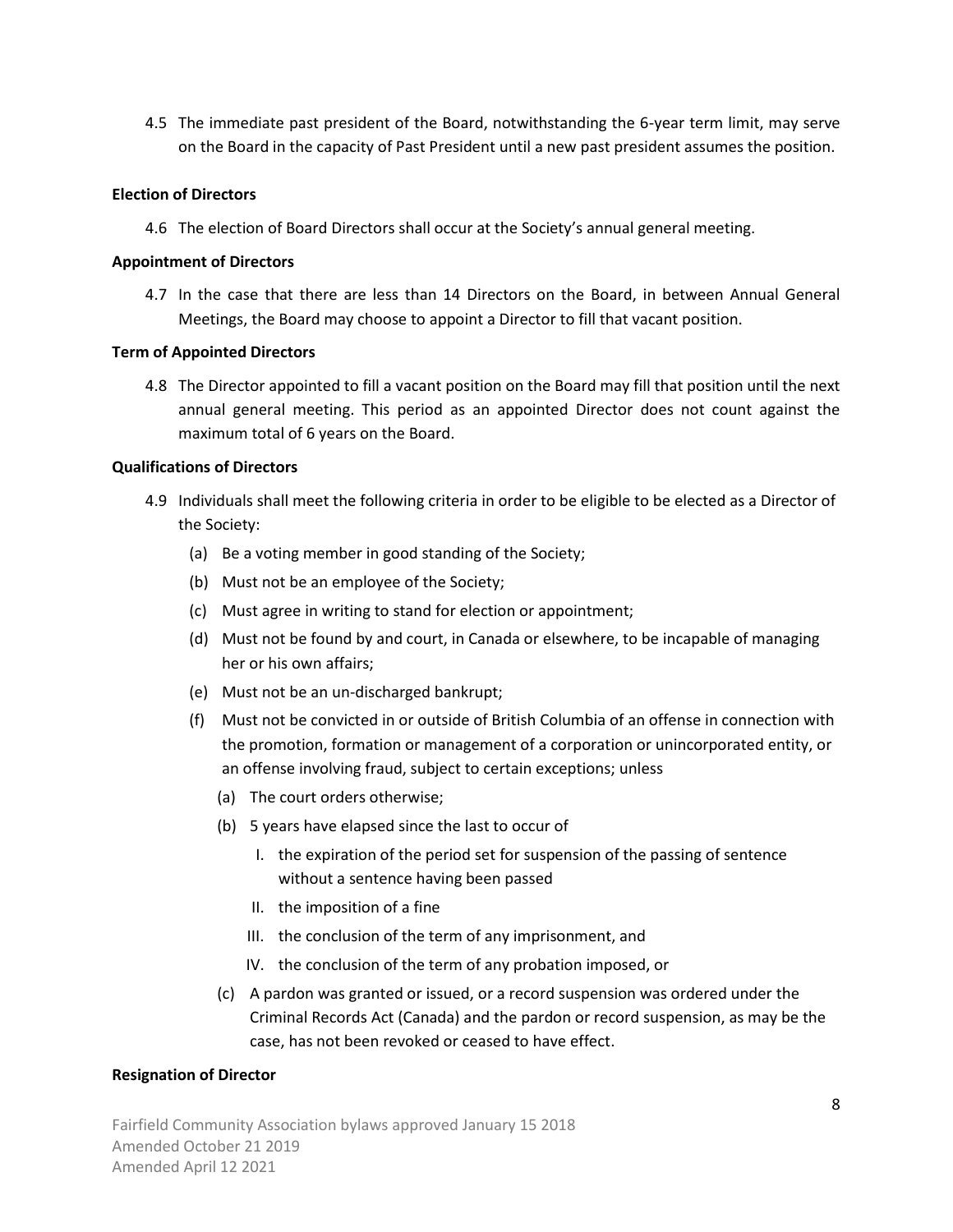- 4.10 A Director wishing to resign from the Board shall provide a written resignation to the Board President or Board Secretary. The written resignation may be done by e-mail.
- 4.11 A Director who no longer qualifies to be a Director as set forth in section 4.9 shall immediately resign from the Board.

#### **Removal of Director**

- 4.12 A Director who no longer qualifies as a Director under section 4.9 may be removed from the Board by a 2/3 vote of the Board.
- 4.13 A resolution may be passed by a minimum of two thirds(2/3) of the Board of Directors, excepting the impugned Director, to expel a Director for any conduct:
	- i) unbecoming to a Director, or
	- ii) which may be prejudicial to the best interests of the Society,

by a vote at a regularly constituted meeting of the Directors, one-week prior notice of the said meeting having been given to the Director, and such Director having been given the right to be heard in the Director's own defense before the Board.

- 4.14 A Director may be removed from office by recall resolution passed by at least two thirds (2/3) of the members present and voting at a general meeting of the Society, provided that notice of motion of such resolution shall have been given either at the previous general meeting or is attached to the notice of the general meeting at which the recall resolution is to be moved.
- 4.15 A Director who verbally resigns from the Board and does not resign in writing within 30 days may be removed from the Board by a majority vote of the Board.
- 4.16 A Director who does not attend 3 consecutive Board meetings or does not attend five (5) Board meetings in a calendar year may be removed from the Board by a 2/3 vote of the Board.

### **No remuneration of Directors**

- 4.17 No Director may receive remuneration for being a Director of the Society.
- 4.18 The Society may reimburse a Director for reasonable expenses necessarily incurred by the Director in performing his or her duties as a Director, subject to these expenses being preapproved by the Board.

### **Director's Liability**

4.19Directors of the Society who

- (a) Vote for a resolution passed at a meeting of Directors, or
- (b) Consent to a consent resolution of Directors

authorizing a distribution, contrary to the BC Societies Act or the Society's bylaws, of money or other property are jointly and severally liable to restore to the Society any money or other property that is so distributed and not otherwise recovered by the Society.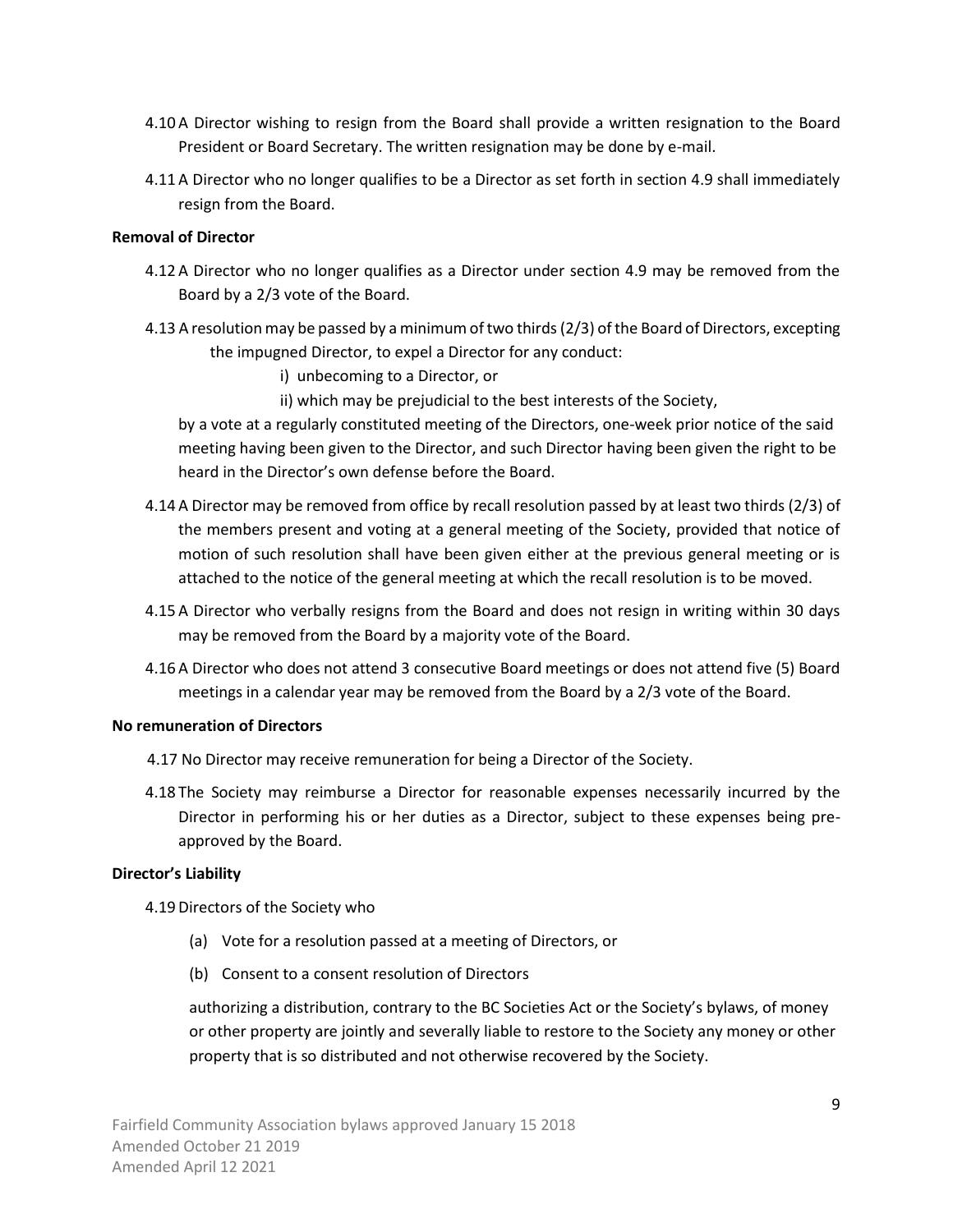4.20 The Society shall maintain an appropriate level of Director's liability insurance at all times as determined by the Board.

### **Limitation of liability**

- 4.21 A Director of the Society is not liable under section 4.19 and has complied with his or her duties under section 4.25 if the Director, reasonably and in good faith, relied on any of the following:
	- (a) Financial statements of the Society represented to the Director to fairly reflect the financial position of the Society
		- I. By a Director or senior manager responsible for the preparation of the financial statements, or
		- II. In a written report of the auditor of the Society.
	- (b) A written report of a lawyer, accountant, engineer, appraiser or other person whose profession lends credibility to a statement made by that person, or
	- (c) A statement of fact represented to the Director by another Director or a senior manager of the Society to be correct
	- (d) Any record, information or representation the court considers provides reasonable grounds for the actions of the Director, whether or not
		- I. The record was forged, fraudulently made or inaccurate, or
		- II. The information or representation was fraudulently made or inaccurate.

### **Registry filing respecting Directors**

- 4.22 The Society shall promptly after a change in its Directors or in the address of any of its Directors file with the registrar a notice of change of Directors.
- 4.23 If a change of Directors occurs at an annual general meeting, the Society may provide notice of the change in the annual report the Society files with the registrar.

### **Function of Directors**

4.24 The Directors of the Society shall manage, or supervise the management of, the activities and internal affairs of the Society.

### **Duties of Directors**

- 4.25 A Director of the Society shall, when exercising the powers and performing the functions of a Director of the Society,
	- (a) Act honestly and in good faith with a view to the best interests of the Society
	- (b) Exercise the care, diligence and skill a reasonably prudent individual would exercise in comparable circumstances
	- (c) Act in accordance with the BC Societies Act and its regulations, and all other applicable Federal and Provincial legislation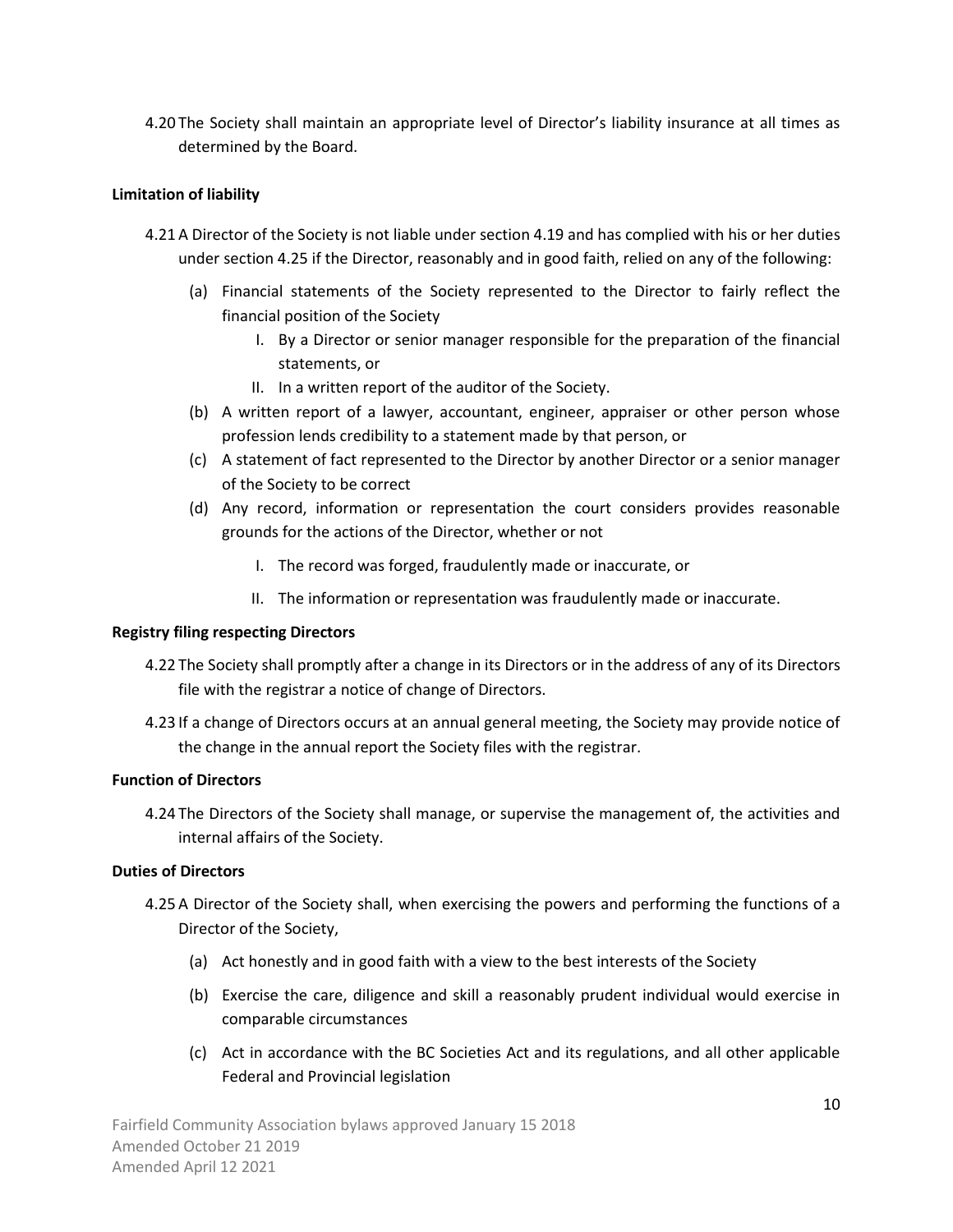- (d) Act in accordance with the constitution and bylaws of the Society
- (e) Act in accordance with the Society's policies and procedures, including but not limited to its Board Conflict of Interest Policy
- (f) Chair or take an active role in one of the committees of the Society
- 4.26 A Director of the Society, when exercising the powers and performing the functions of the Society, must act with a view to the purposes of the Society.

# **Part 5 – Board of Directors' Meetings**

### **Calling Board of Directors' meeting**

- 5.1 The President shall call a meeting of the Board of Directors within 2 weeks of an annual general meeting for the purpose of electing the officers of the Board.
- 5.2 The President or any 3 other Directors may call a meeting of the Board of Directors.

# **Number of Directors' meetings**

5.3 There shall be at least five (5) Board of Director's meetings per year. These meetings shall be held at reasonable intervals throughout the year.

### **Election of Board's officers**

5.4 At the first meeting of the Board of Directors, immediately after the Annual General Meeting, the Directors shall elect the officers of the Board from amongst the Directors. The Immediate Past President or a designate of the Board shall chair the meeting until the election of the officers is completed.

### **Notice of Board of Director's meetings**

- 5.5 At least 3 days' notice of a Board of Directors meeting shall be given unless 2/3 of the Directors agree to a shorter notice period.
- 5.6 Notice of a Board of Directors' meeting may be given by mail or electronically.

### **Purpose of meeting**

5.7 Notice of a Board of Directors' meeting shall be accompanied by a description of the meeting's purpose.

### **Proceedings valid despite omission to give notice**

5.8 The accidental omission to give notice of a Board of Directors' meeting to a Director, the nonreceipt of a notice by a Director, or the inability to contact a Director does not invalidate proceedings at the meeting.

### **Conduct of Board of Directors' meetings**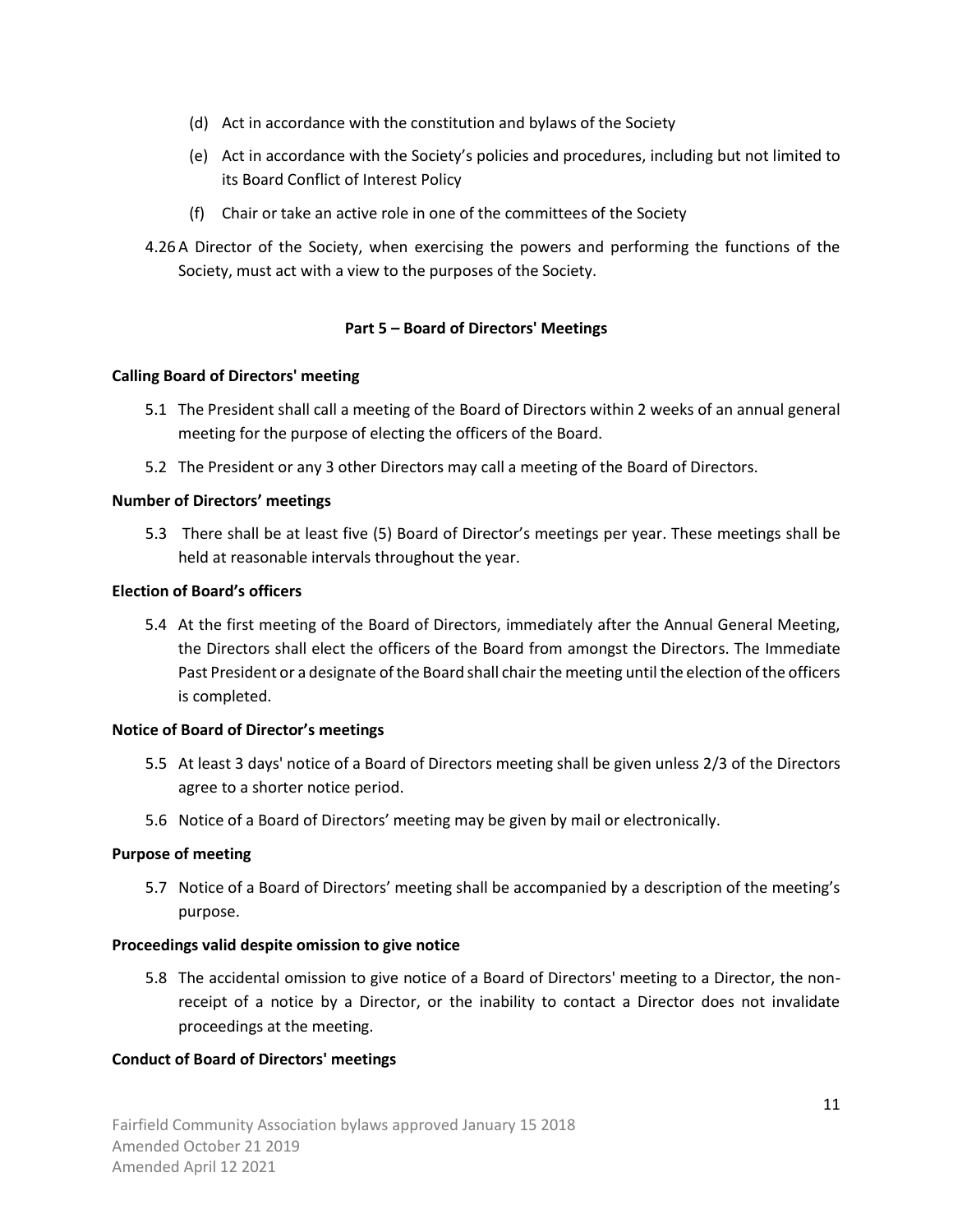- 5.9 The conduct of Board of Director's meeting will comply with a recognized rules of order as agreed upon by the Board.
- 5.10 The Board may amend the rules of order to suit the needs of the Society.

### **Quorum of Directors**

5.11 The quorum for the transaction of business at a Directors' meeting is a majority (50% plus 1) of the Directors.

### **Passing of motions**

- 5.12 Board motions shall have a mover and a seconder.
- 5.13 The Board President may not move a motion.
- 5.14 The voting on Board motions will be by show of hands.
- 5.15 The Board President does not vote on Board motions except to break a tie vote.

### **Part 6 - Board Officers and Committees**

### **Election or appointment of Board Officers**

- 6.1 Directors shall be elected or appointed to the following positions of Board officers, and a Director, other than the President, may hold more than one position:
	- (a) President;
	- (b) Vice-president;
	- (c) Secretary;
	- (d) Treasurer;
	- (e) Governance Committee Chair
- 6.2 The Board may elect Directors to co-positions where applicable.

### **Past President**

6.3 The outgoing President of the Board shall serve in the position of Past President. The Past President is an ex-officio member of the Board without voting privileges.

# **Role of President**

- 6.4 The President is the chair of the Board and is responsible for supervising the other Directors in the execution of their duties.
	- (a) The President shall:
		- i) Act as chairperson of the Directors' meetings and of Society meetings;
		- ii) Act as spokesperson and sign communications on behalf of the Board of Directors;
		- iii) Cast the deciding vote in the event of a tied vote;
		- iv) Supervise generally the affairs and business of the Society.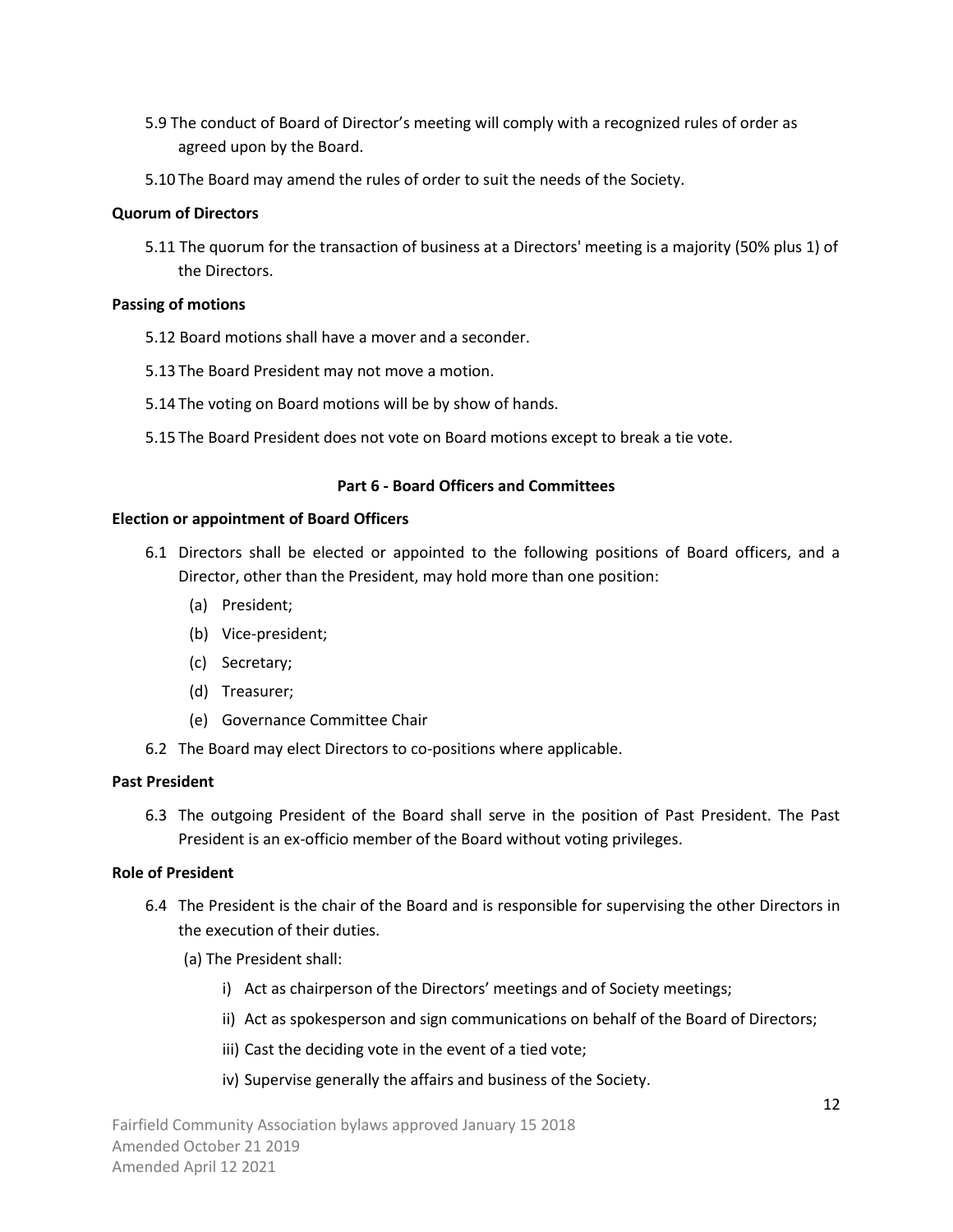#### **Role of Vice-president**

6.5 The Vice-president is the vice-chair of the Board and is responsible for carrying out the duties of the President if the president is unable to act.

#### **Role of Secretary**

- 6.6 The Secretary is responsible for performing, or making the necessary arrangements for, the following:
	- (f) Issuing notices of general meetings and Directors' meetings;
	- (g) Taking minutes of general meetings and Directors' meetings;
	- (h) Keeping the records of the Society in accordance with the Act;
	- (i) Conducting the correspondence of the Board;
	- (j) Filing the annual report of the Society and making any other filings with the registrar under the Act.

#### **Absence of Secretary from meeting**

6.7 In the absence of the Secretary from a meeting, the Board must appoint another individual to act as Secretary at the meeting.

#### **Role of Treasurer**

- 6.8 The treasurer is responsible for doing, or making the necessary arrangements for, the following:
	- (a) Receiving and banking monies collected from the members or other sources;
	- (b) Keeping accounting records in respect of the Society's financial transactions;
	- (c) Preparing the Society's financial statements;
	- (d) Making the Society's filings respecting taxes;
	- (e) Reporting the Society's financial situation to the Board on a regular basis;
	- (f) Advising the Board and the Society's staff on financial matters.

### **Board Committees**

- 6.9 The Board of Directors may form committees or working groups of the Board to perform work on behalf of the Board.
- 6.10 All Board committees and working groups are accountable to the Board and must report their activities to the Board on a regular basis, as defined by the Board.
- 6.11 The standing committees of the Society shall include the Executive Committee, Finance Committee, and Governance Committee.
- 6.12 The Executive Committee shall be made up of the officers of the Society.

### **Committee's Terms of Reference**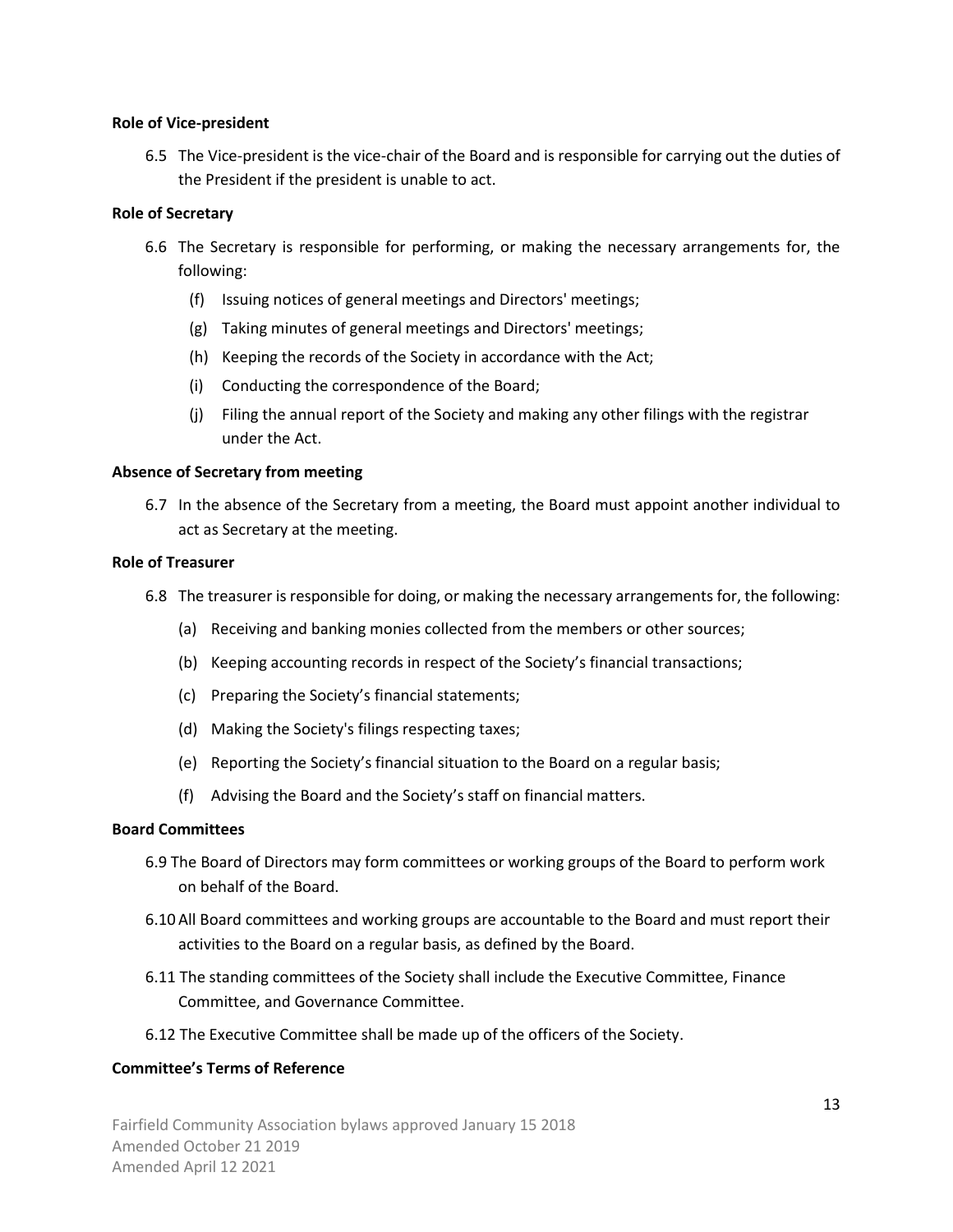6.13 All committees of the Board shall have terms of reference approved by the Board.

# **Part 7 - Signing Authority**

### **Signing authorities**

7.1 Signing officers of the Society shall be at least two (2) of the following individuals: an Officer of the Society, and a person appointed by the Directors of the Society as a senior manager by resolution of the Directors and in compliance with the applicable statutes governing societies in the province of British Columbia.

# **Part 8 – Society's Records**

### **Records to be kept**

- 8.1 The Society must keep the following records:
	- (a) The Society's certificate of incorporation;
	- (b) Each certified copy, furnished to the Society by the registrar, of the following records:
		- I. The constitution of the Society;
		- II. The bylaws of the Society;
		- III. The statement of Directors and registered office of the Society;
	- (c) Each confirmation, other certificate or certified copy of a record furnished to the Society by the registrar, other than a response to a request;
	- (d) A copy of each order made in respect of the Society by
		- i. Any court or tribunal in Canada or elsewhere
		- ii. A federal, provincial or municipal government body, agency or official, including the registrar
	- (e) The Society's register of Directors, including contact information provided by each Director;
	- (f) Each written consent to act as a Director and each written resignation of a Director;
	- (g) A copy of each record evidencing a disclosure of conflict of interest by a Director or senior manager;
	- (h) The Society's register of members, organized by different types, including contact information provided by each member;
	- (i) The minutes of each meeting of members, including the text of each resolution passed at the meeting;
	- (j) A copy of each ordinary resolution or special resolution and in the case of a resolution consented to in writing by the voting members, a copy of each of the consents to the resolution;
	- (k) The financial statements of the Society and the auditor's report on those financial statements;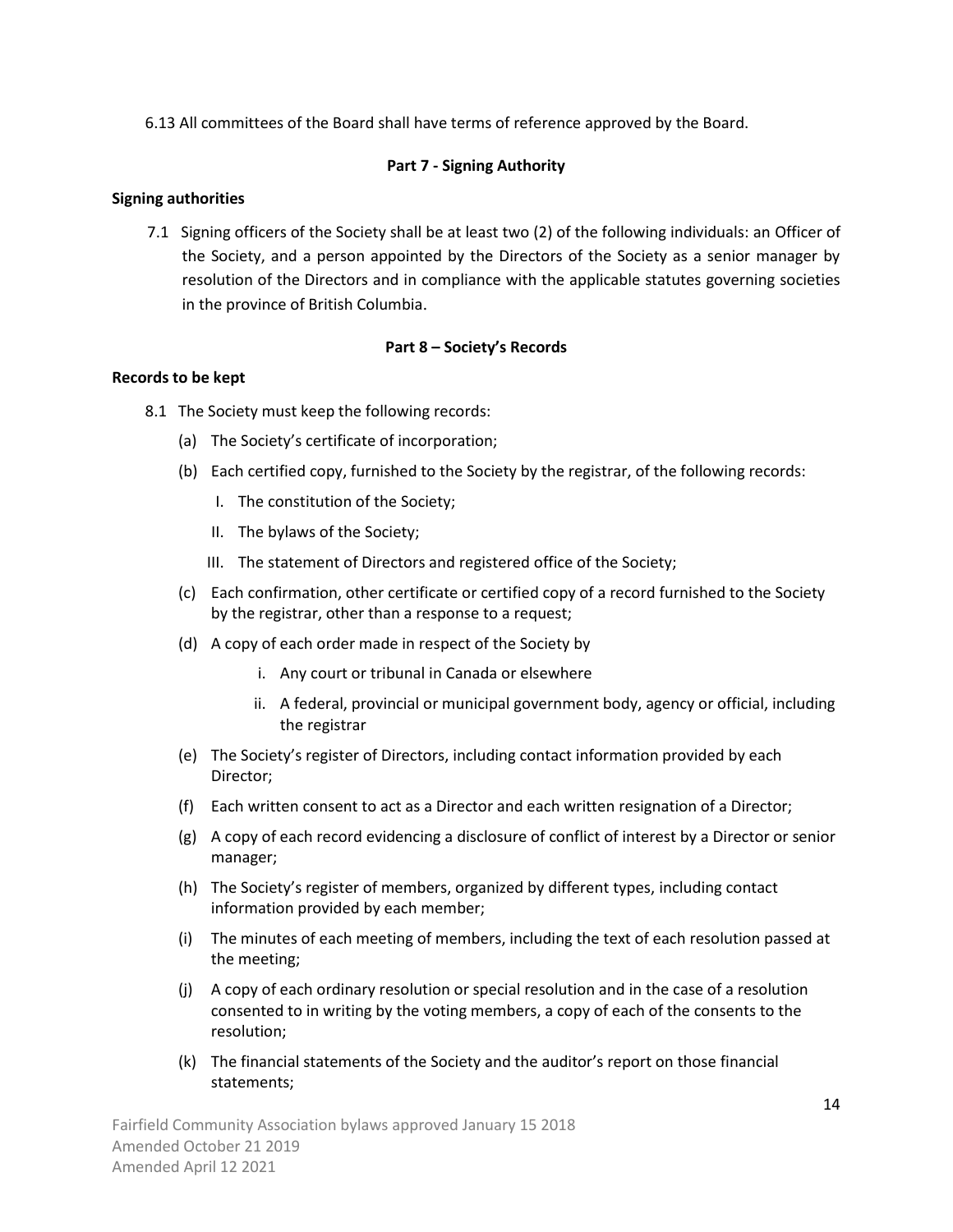- (l) The minutes of each meeting of Directors, including
	- i. A list of all Directors at the meeting, and
	- ii. The text of each resolution passed at the meeting;
- (m) A copy of each consent resolution of Directors and a copy of the consents to that resolution;
- (n) Adequate accounting records for each of the Society's financial years, including a record of each transaction materially affecting the financial position of the Society.

#### **Destruction of records**

- 8.2 For the purposes of the Act, the Society is not required to keep a record under section 20 of the Act if
	- I. The record is no longer relevant to the activities or internal affairs of the Society, and
	- II. 10 years have passed since the record was created or, if the record has been altered, since the record was last altered.

#### **Location of records**

- 8.3 The Society must ensure that the records it is required to keep under section 20 of the Act
	- (a) In the case of records that are not in electronic form, are kept at the Society's office, and
	- (b) In the case of electronic records that are electronic form, are available for inspection at the Society's registered office by means of a computer terminal or other electronic technology.

#### **Inspection of records**

- 8.4 A member of the Society may, without charge, inspect a record of the Society as listed in section 8.1.
- 8.5 The Society may impose a reasonable period of notice before which, and reasonable restrictions on the times during which, a member, other than a Director, may inspect a record.

### **Part 9 – Senior Managers, Employees and Contractors**

#### **Senior managers**

9.1 The Directors of the Society may appoint one of more senior managers of the Society to exercise the Directors' authority to manage the activities or internal affairs of the Society.

#### **Qualifications of senior managers**

9.2 An individual who is not qualified under section 44 of the Act to be a Director of a Society is not qualified to be a senior manager of the Society.

#### **Disclosure of senior manager's interest**

- 9.3 This section applies to a senior manager of the Society who has a direct or indirect material interest in
	- (a) A contract or transaction, or a proposed contract or transaction, of the Society, or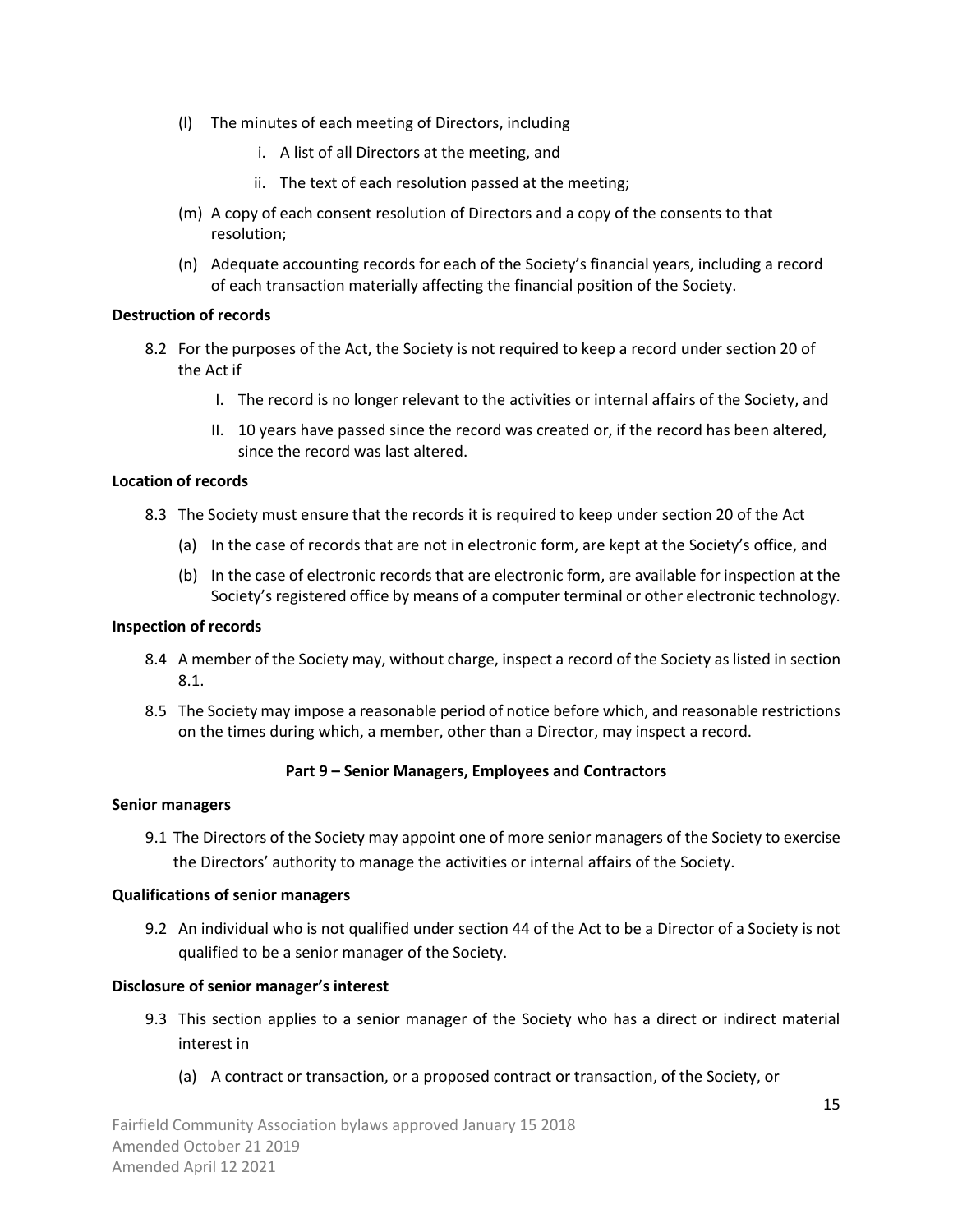- (b) A matter that is or is to be the subject of consideration by the Directors, if that interest could result in the creation of a duty or interest that materially conflicts with the senior manager's duty or interest as a senior manager of the Society.
- 9.4 A senior manager to whom this section applies shall
	- (a) Disclose fully and promptly to the other Directors the nature and extent of the senior manager's interest,
	- (b) If the contract, transaction or matter referred to in section 9.3 is to be discussed at a Directors' meeting at which the senior manager is present, leave the Directors' meeting
		- I. When the contract, transaction or matter is discussed, unless asked by the Directors to be present to provide information, and
		- II. When Directors vote on the contract, transaction or matter, and
		- (a) Refrain from any action intended to influence the discussion or vote.
- 9.5 A disclosure under section 9.4 shall be evidenced in at least one of the following records:
	- (a) The minutes of a meeting of Directors
	- (b) A consent resolution of Directors
	- (c) A record addressed to the Directors that is delivered to the delivery address, or mailed by registered mail to the mailing address of the registered office of the Society.

### **Reporting on remuneration of employees and contractors**

- 9.6 The financial statements of the Society must include a note providing detail of the remuneration paid by the Society in that period to the employees of the Society, and to persons under contract for services to the Society, whose remuneration was at least \$75,000. The note must include the following:
	- (a) A list of those persons, which list
		- I. in the case of employees, each employee's position or title and in the case of contractors, the nature of the contractual services provided by each contractor,
		- II. the amount of remuneration paid during the applicable period to each of those persons, and
		- III. May include, but is not required to include, the persons' names.

### **Part 10 - Audits and Accounts**

### **Appointment of auditor**

10.1 At each Annual General Meeting, the Society shall appoint one or more accountants to hold office until the next Annual General Meeting.